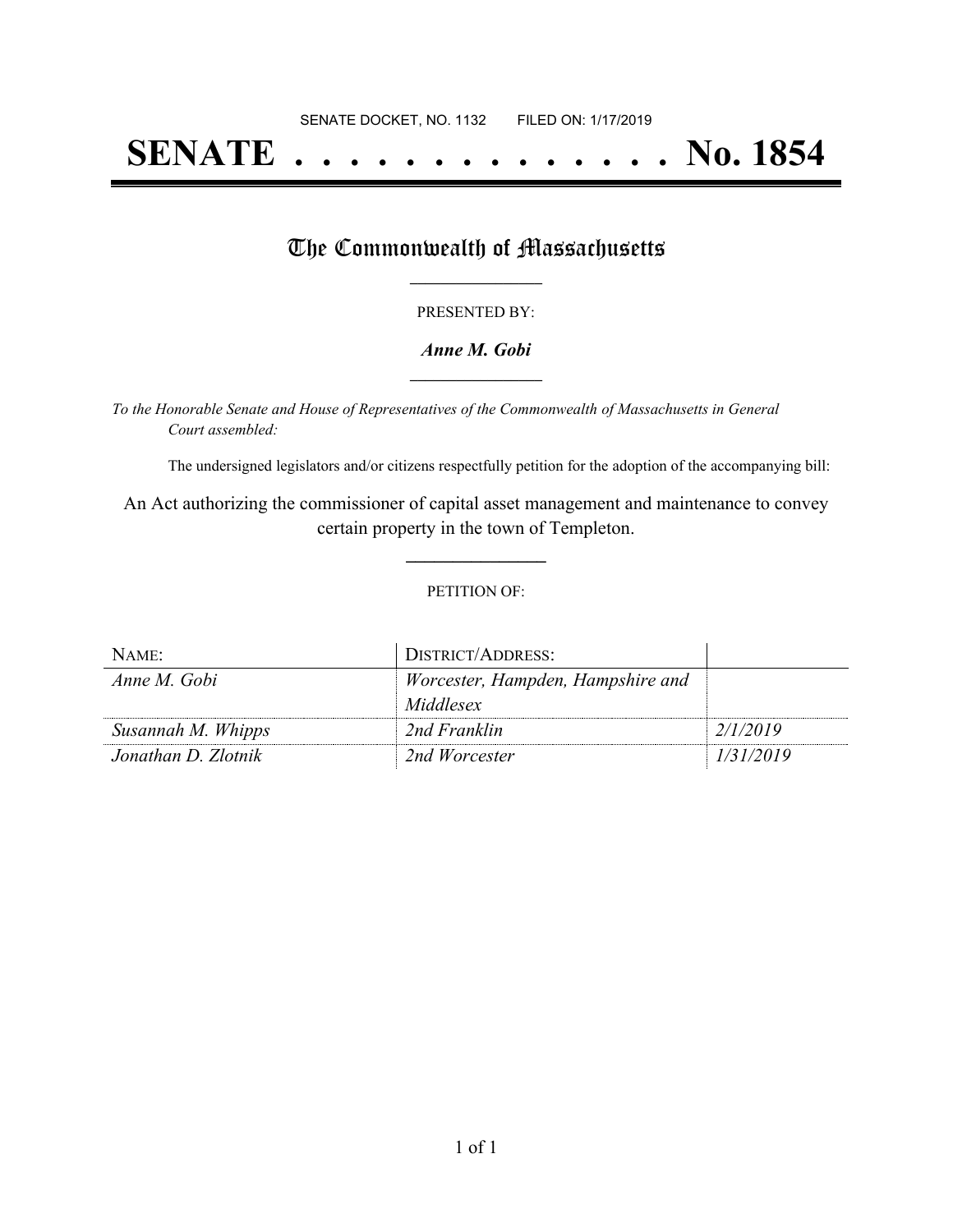# **SENATE . . . . . . . . . . . . . . No. 1854**

### The Commonwealth of Massachusetts

**In the One Hundred and Ninety-First General Court (2019-2020) \_\_\_\_\_\_\_\_\_\_\_\_\_\_\_**

**\_\_\_\_\_\_\_\_\_\_\_\_\_\_\_**

An Act authorizing the commissioner of capital asset management and maintenance to convey certain property in the town of Templeton.

*Whereas,* The deferred operation of this act would tend to defeat its purpose, which is to forthwith authorize the transfer of real property in the town of Templeton, therefore it is hereby declared to be an emergency law, necessary for the immediate preservation of the public convenience.

Be it enacted by the Senate and House of Representatives in General Court assembled, and by the authority *of the same, as follows:*

|                | SECTION 1. Notwithstanding sections 32 to 37, inclusive, of chapter 7C of the General                 |
|----------------|-------------------------------------------------------------------------------------------------------|
| 2              | Laws or any other general or special law to the contrary the commissioner of capital asset            |
| 3              | management and maintenance, in consultation with the department of developmental services             |
| $\overline{4}$ | and the department of agricultural resources, may convey to Karl Heins dba Sunny Knoll Farm a         |
| 5              | sole proprietorship all or portions of a certain parcel of land in Templeton that is a portion of the |
| 6              | Templeton development center and is shown as license area 3, as drawn on a plan entitled "Plan        |
| 7              | of Land in Templeton, MA prepared for the Commonwealth of Massachusetts Division of                   |
| 8              | Capital Asset Management and Maintenance on behalf of the Department of Developmental                 |
| 9              | Services and Massachusetts Department of Agricultural Resources" prepared by northeast survey         |
| 10             | consultants and dated January 13, 2015 and on file with the division of capital asset management      |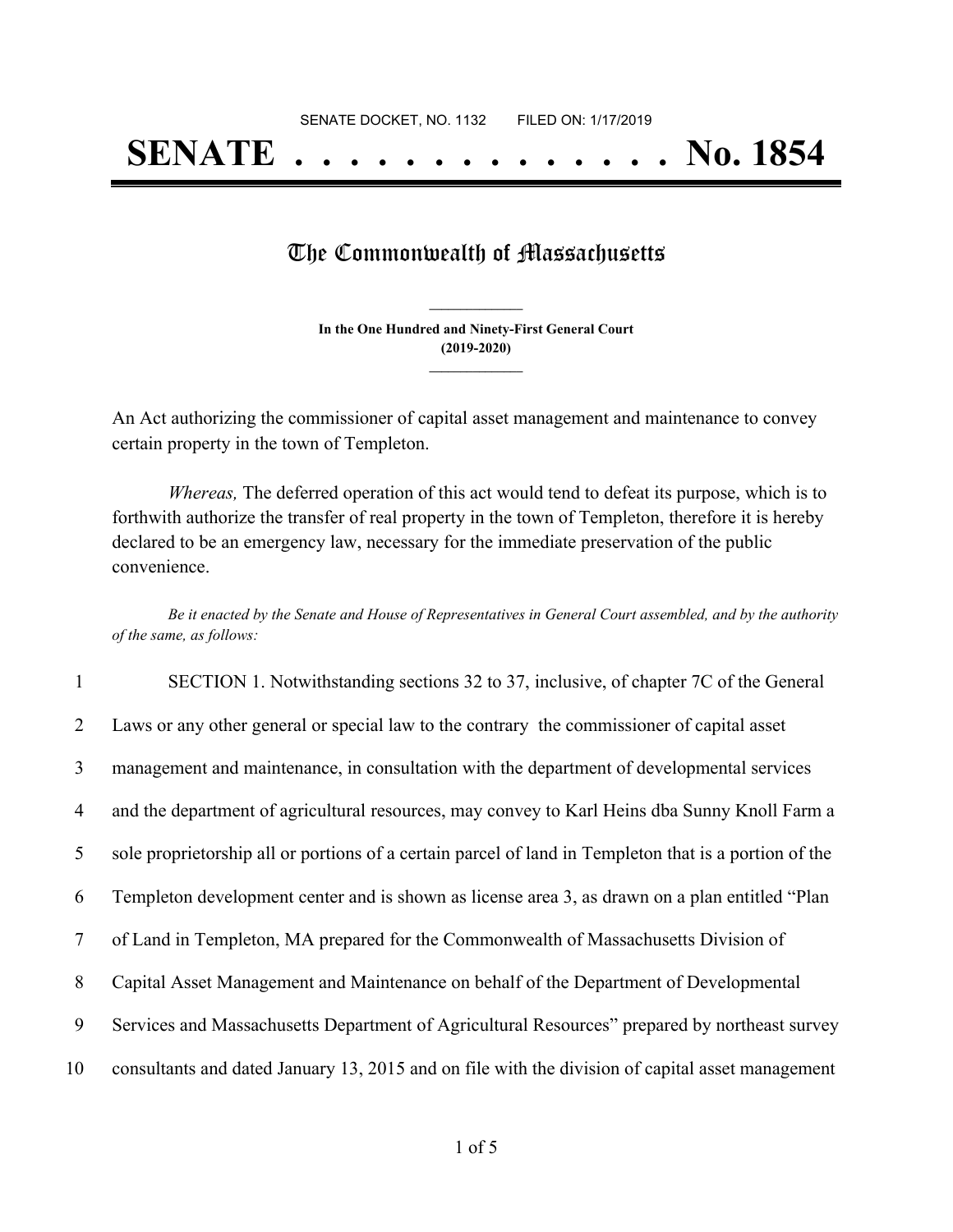and maintenance, together with any buildings, structures or personal property thereon, including livestock, subject to this act and on the terms and conditions that the commissioner considers appropriate, to be perpetually used for agricultural purposes as defined in section 1A of chapter 128 of the General Laws. The properties or any portion thereof shall be conveyed or leased without warranties or representations by the commonwealth.

 SECTION 2. The consideration for the property or any portion thereof authorized in section 1 shall be an amount equal to the full and fair market value of said property, including any buildings, structures or personal property thereon, restricted for agricultural use, as determined by an independent appraisal. The commissioner of capital asset management and maintenance shall submit the appraisal to the inspector general. The inspector general shall review and approve the appraisal and the review shall include an examination of the methodology utilized for the appraisal. The inspector general shall prepare a report of the review, including a review of the methodology utilized for the appraisal, and file the report with the commissioner of capital asset management and maintenance, the house and senate committees on ways and means and the joint committee on state administration and regulatory oversight 26 prior to the execution of the conveyance authorized in this act. The exact boundaries of the property shall be determined by the commissioner of capital asset management and maintenance after completion of a survey. The amount of consideration as determined under this section shall be paid by the grantee into an expendable trust to be used by the department of agricultural resources to acquire new agricultural preservation restrictions, pursuant to the rules and guidelines of the department.

 SECTION 3. Any purchase and sale agreement, lease or other document relating to the sale, lease, transfer or other disposition of property pursuant to this act shall provide that the

of 5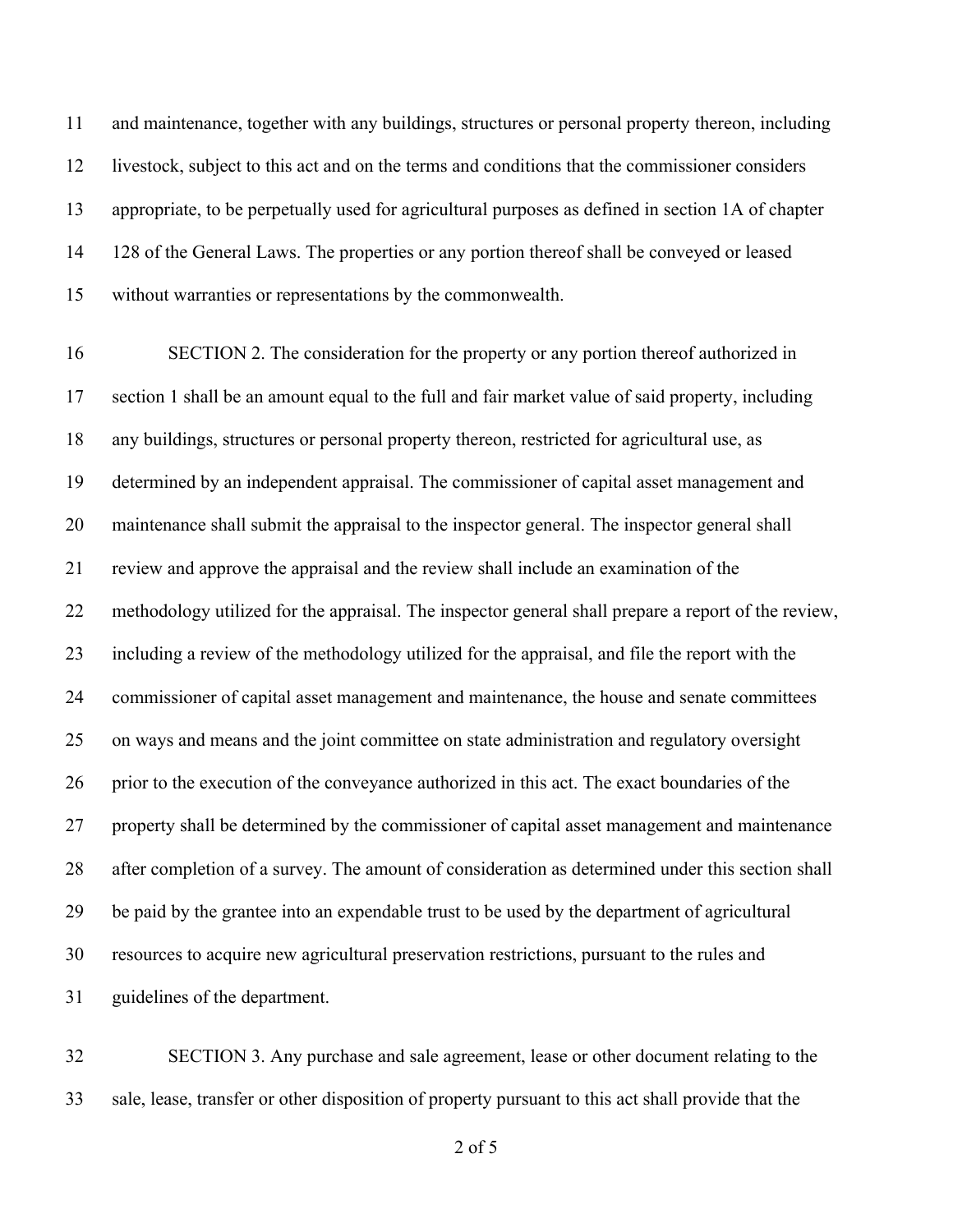commonwealth, including, without limitation the division of capital asset management and maintenance, shall have no liability to any purchaser, lessee, transferee or successor to any purchaser, lessee or transferee of all or part of the property for any claims arising out of or related in any way to the conditions, known or unknown, of the property, or otherwise in connection with any sale, lease, transfer or other disposition thereof.

 SECTION 4. The commissioner may retain or grant rights of way or easements for access, egress, utilities and drainage across the property described in section 1 or any portion thereof and across other commonwealth property contiguous to the properties or any portion thereof, and the commonwealth may accept such rights of way or easements in roadways or across any of the properties, or portions thereof, to be conveyed or transferred for access, egress, drainage and utilities as the commissioner considers necessary and appropriate to carry out this act.

 SECTION 5. No instrument conveying the property or any portion thereof to Karl Heins dba Sunny Knoll Farm pursuant to this act shall be valid unless the instrument provides that the area conveyed shall be used solely for the purposes described in section 1. The instrument authorized in section 1 shall state that the property shall, at the election of the division of capital asset management and maintenance, revert to the commonwealth upon such terms and conditions as the commissioner may determine, if the property ceases to be used for the purposes described in section 1 after providing Karl Heins dba Sunny Knoll Farm with written notification and opportunity to cure and recording a notice of said reversion. Upon satisfaction of the foregoing provisions, the property shall revert to the commonwealth. If any interest reverts to the commonwealth pursuant to this section, any further disposition shall be subject to sections 32 to 37, inclusive, of chapter 7C of the General Laws and the prior approval of the general court.

of 5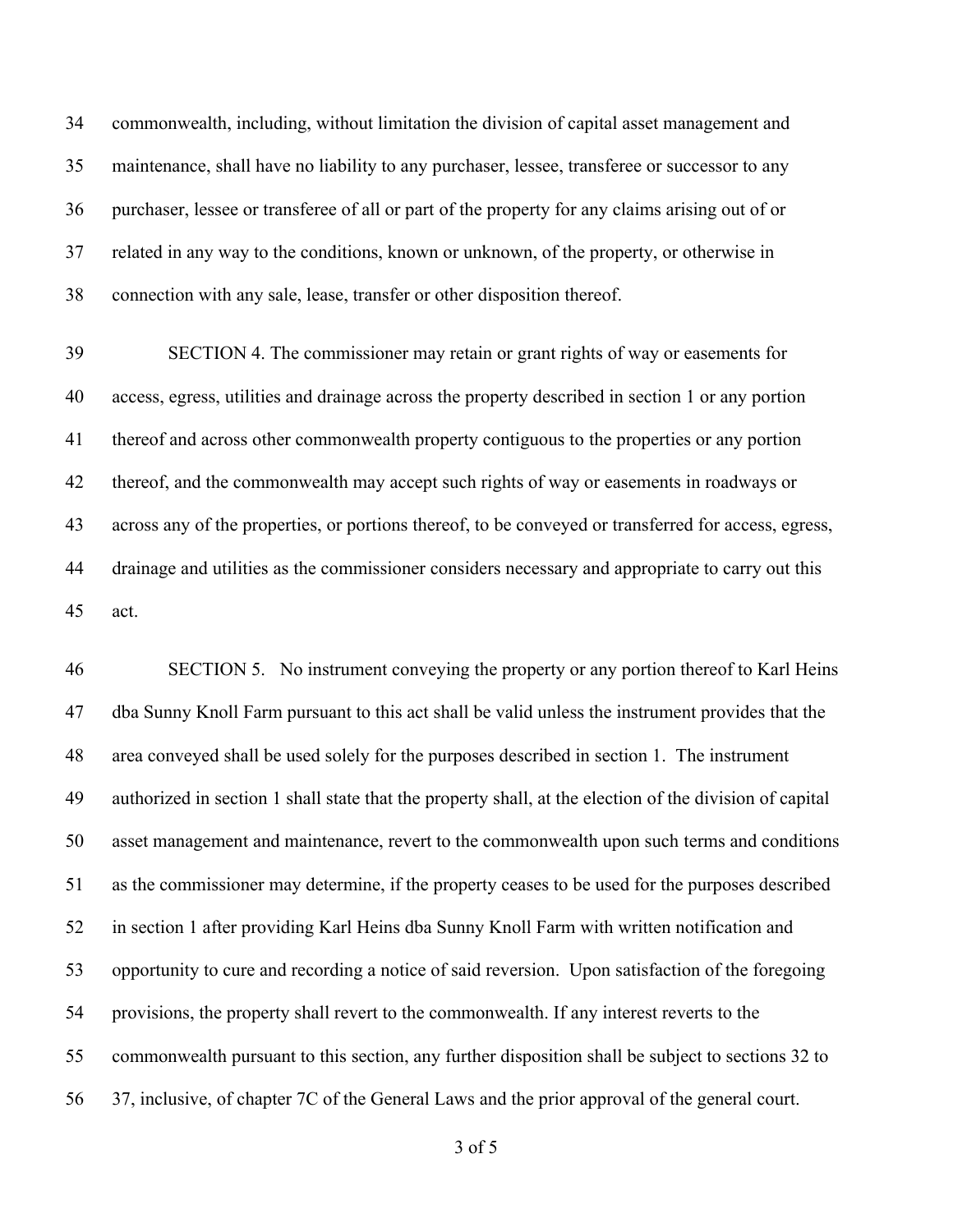Both the restriction described in section 1 and the commonwealth's right of reverter described in this section shall be perpetual notwithstanding any general or other law to the contrary and may be separately enforced.

 SECTION 6. No agreement for the sale, lease, transfer or other disposition of the properties or any portion thereof, and no deed executed by or on behalf of the commonwealth, shall be valid unless the agreement or deed contains the following certification, signed by the commissioner: "I, the undersigned commissioner of capital asset management and maintenance, hereby certify under penalties of perjury that I have fully complied with the relevant provisions 65 of chapter of the acts of in connection with the properties described in this document."

 SECTION 7. Notwithstanding any general or special law to the contrary, the grantee or lessee of the property or any portion thereof pursuant to section 1 shall be responsible for costs associated with any engineering and deed preparation related to the conveyances and transfer authorized in this section and such other costs as may be determined by the commissioner.

 SECTION 8. Notwithstanding sections 32 to 37, inclusive of chapter 7C of the General Laws or any other general or special law to the contrary, in the event the conveyance as authorized in section 1 cannot be completed in accordance with the provisions of sections 2 through 7, inclusive, on or before July 1, 2019 the commissioner of capital asset management and maintenance, in consultation with the department of developmental services, may transfer to the care and control of the department of agricultural resources the property described in section 1. Following any such transfer to the department of agricultural resources, notwithstanding sections 32 to 37, inclusive of chapter 7C of the General Laws or any other general or special

of 5